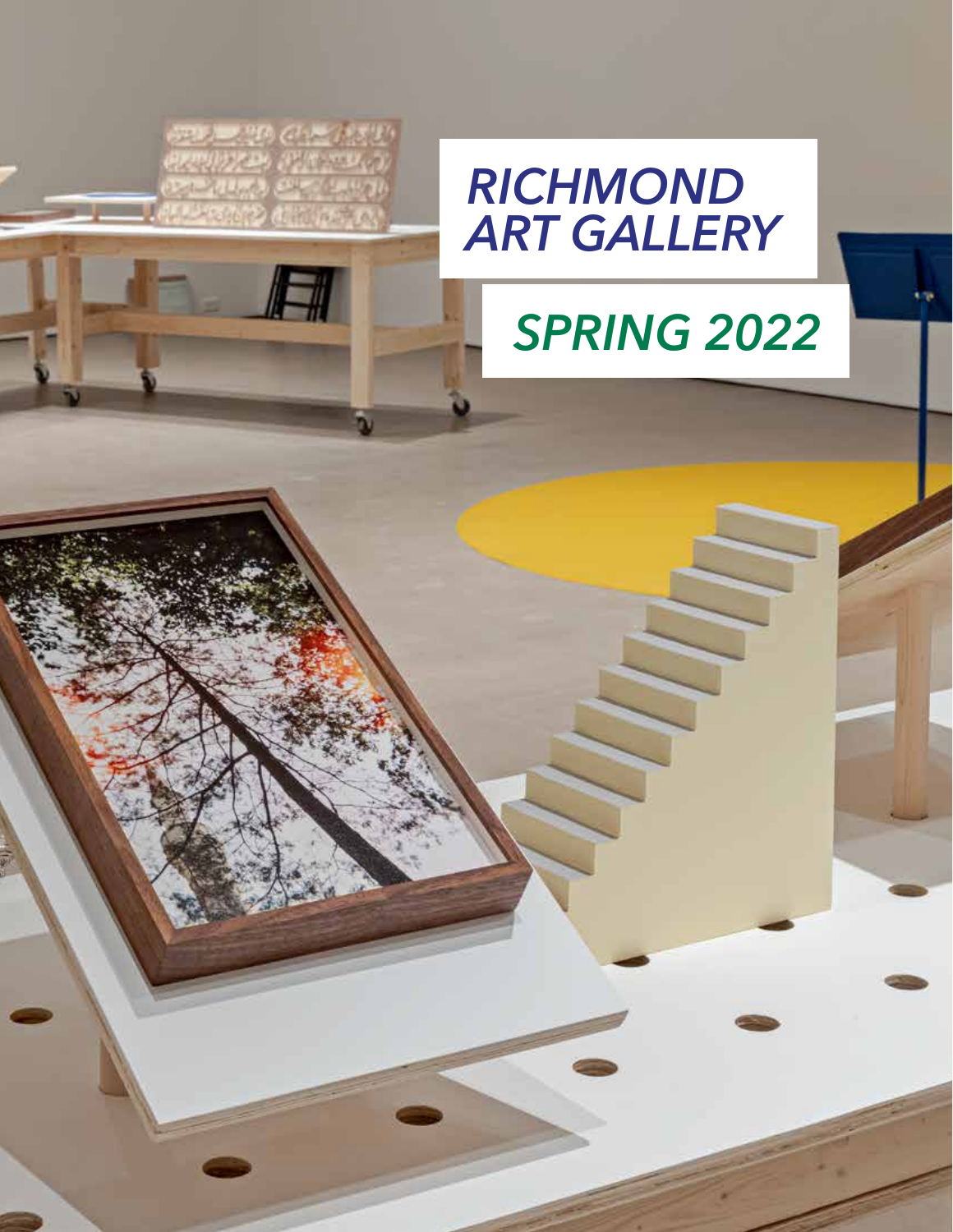

# **A MINARET** FOR THE<br>GENERAL'S **WIFE**

### A Project by Erdem Taşdelen April 22 – July 31, 2022

Top: Erdem Taşdelen, *A Minaret for the General's Wife*, installation view at Mercer Union, Toronto, 2020. Courtesy of the Artist. Photo by Toni Hafkenscheid.

*A Minaret for the General's Wife* was commissioned and organized by Mercer Union, a centre for contemporary art and SAVAC (South Asian Visual Arts Centre), Toronto.

Co-curated by: Julia Paoli, Director & Curator, Mercer Union and Toleen Touq, Artistic Director, South Asian Visual Arts Centre.

The starting point for Erdem Taşdelen's exhibition is a little-known architectural oddity located in the Lithuanian city of Kėdainiai, approximately 120 km from the capital Vilnius. Built in 1880 and restored in 2007, this structure is a freestanding Ottoman-style minaret that peculiarly has no mosque below or attached to it, and currently sits in Kėdainiai Town Park in a former manor garden. Seized from its original owners after the failed rebellion of 1863 against Russian rule, the manor was eventually handed over to a Russian Army General named Eduard Totleben, who constructed the 28-metre-tall minaret on the site.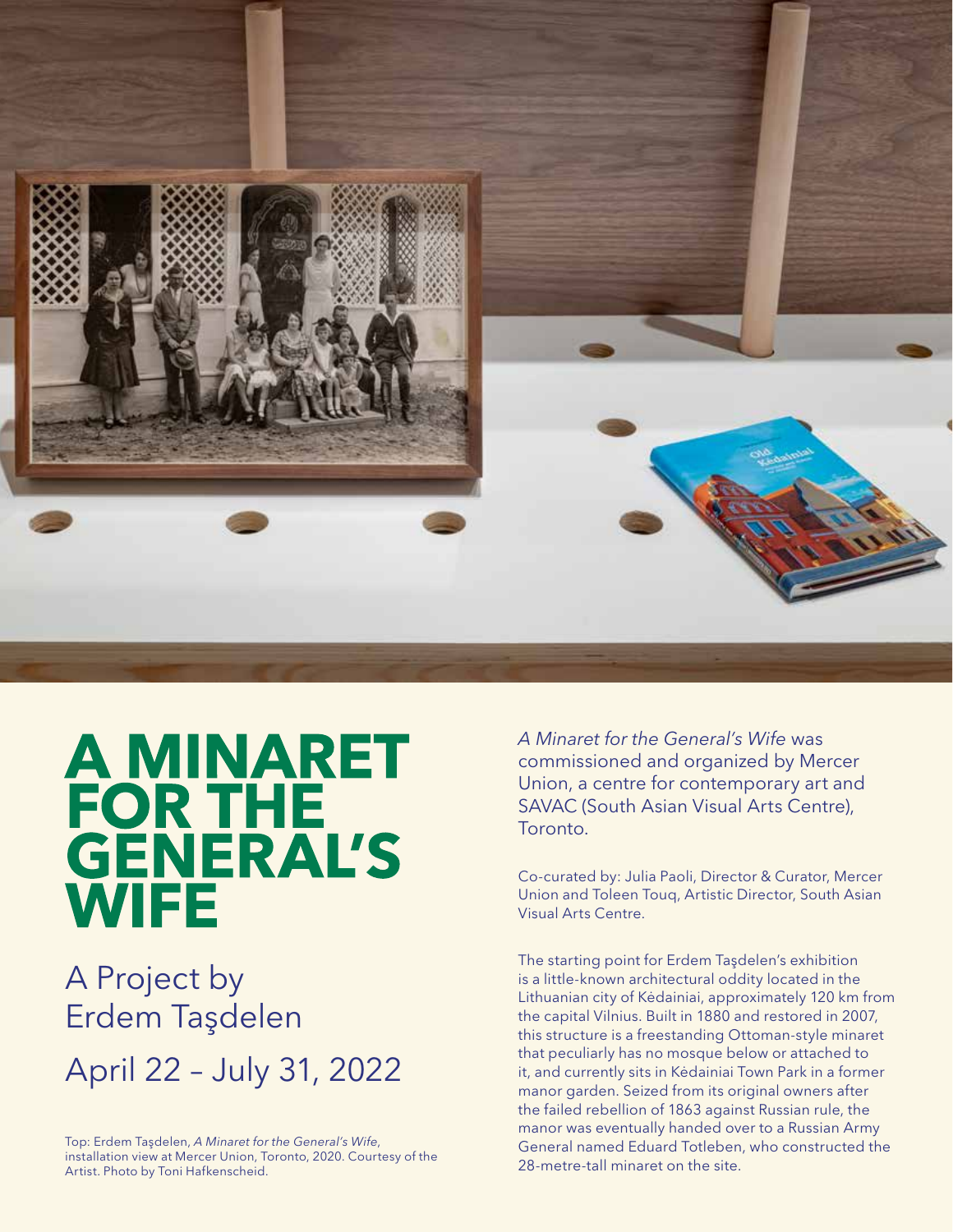Today, visitors can see the Kėdainiai Minaret seated on a rectangular stone base with distinguishing elements such as a sealed doorway, an exposed stairwell that ends midair, and plaster replicas of two marble plaques. One of these plaques features a text in Ottoman Turkish that describes a palace built by Sultan Mehmed II—a 15th-century Ottoman ruler—and the other an inscription from the Qur'an in Arabic that reads: "Who is it that can intercede with Him save by His permission?" Together, these plaques provide context for two prominent narratives regarding Totleben's construction of the minaret. The first is that the structure was erected as a monument in celebration of Russia's victory in the Russo-Turkish War of 1877–78. The marble slabs that originally adorned the base were brought from Ottoman land as war booty, hence the description of an older palace on one of them. The General is said to have stored various souvenirs in a small annex in the structure, which has since been destroyed. The second, more romantic tale—which locals are said to consider fondly—is that Totleben had a Turkish wife of Islamic faith for whom he built a mosque, of which only an orphaned minaret remains today.

In *A Minaret for the General's Wife*, the minaret becomes a metaphor for that peculiar and potent feeling of being corporeally out of place, for structures built in locations where they seemingly don't belong, and for objects brought out of context—in other words; displacement, appropriation, and extractivism. In his search to uncover the origins of the Kėdainiai Minaret, Taşdelen takes up these tensions through an array of disparate and tangentially related materials, assembling miscellanea in a web of relational and spatial collage. The resulting installation comprises archival documents, replicas of artefacts, audiovisual material, a curious selection of objects, and a book of vignettes from undisclosed origins. Together, these elements expose and interrupt connections that enable historical storytelling, and through this tension forge a place wherein the artist elicits a multiplicity of readings.

For Taşdelen, the archive and the personal narrative are both invariably constructed. In bringing together historical and fictional elements, the artist complicates how we consider our own narratives and memories. At Richmond Art Gallery, Taşdelen presents primary sources, translations, and fabulations referencing the Kėdainiai Minaret in equal measure; compelling the viewer to consider the confounding dichotomy between the authenticity of a material record and the myriad truths spoken by subjective experience. By revealing and simultaneously obscuring connections between the factual and the speculative, Taşdelen sets the stage for various scenarios that collapse reading and authoring at the site of encounter. This gesture purposefully (re)constructs the minaret through a constellation of artworks, where what is deemed

poignant or valuable—by virtue of its presence within the exhibition—is but an invitation to trouble the process of distillation itself.

#### Biography

Erdem Taşdelen is a Turkish-Canadian artist who lives and works in Tkaronto/Toronto. His work has been shown at venues including Art Gallery of Burlington (2022); Mercer Union, Toronto; Oakville Galleries (2021); Blackwood Gallery, Mississauga; AKA artistrun, Saskatoon (2020); Contemporary Art Gallery, Vancouver; Museum für Gegenwartskunst Siegen (2019); VOX Centre de l'image contemporaine, Montreal (2018); Pera Museum, Istanbul (2017); Museum für Neue Kunst, Freiburg (2016). Taşdelen has been awarded the Joseph S. Stauffer Prize in Visual Arts by the Canada Council for the Arts (2016), the Charles Pachter Prize by the Hnatyshyn Foundation (2014), and was long-listed for the Sobey Art Award in 2019.

Taşdelen would like to acknowledge the support of the Canada Council for the Arts, Ontario Arts Council, the City of Toronto through the Toronto Arts Council, and Rupert, Lithuania.

#### About Mercer Union

Mercer Union is a non-profit, artist-centred space in Toronto with a unique track record of presenting innovative exhibitions by diverse Canadian and international artists in formative and established stages of their careers. Mercer Union is dedicated to supporting the production of new and experimental work.

#### About SAVAC (South Asian Visual Arts Centre)

SAVAC is a non-profit, nomadic artist-run organization based out of Toronto dedicated to developing and promoting the works of artists and cultural practitioners of colour located across both Turtle Island and the Global South.

**Mercer Union** a centre for contemporary art



The exhibition is made possible with Leading Support from RBC Insurance and Support from SAHA Association, Istanbul.



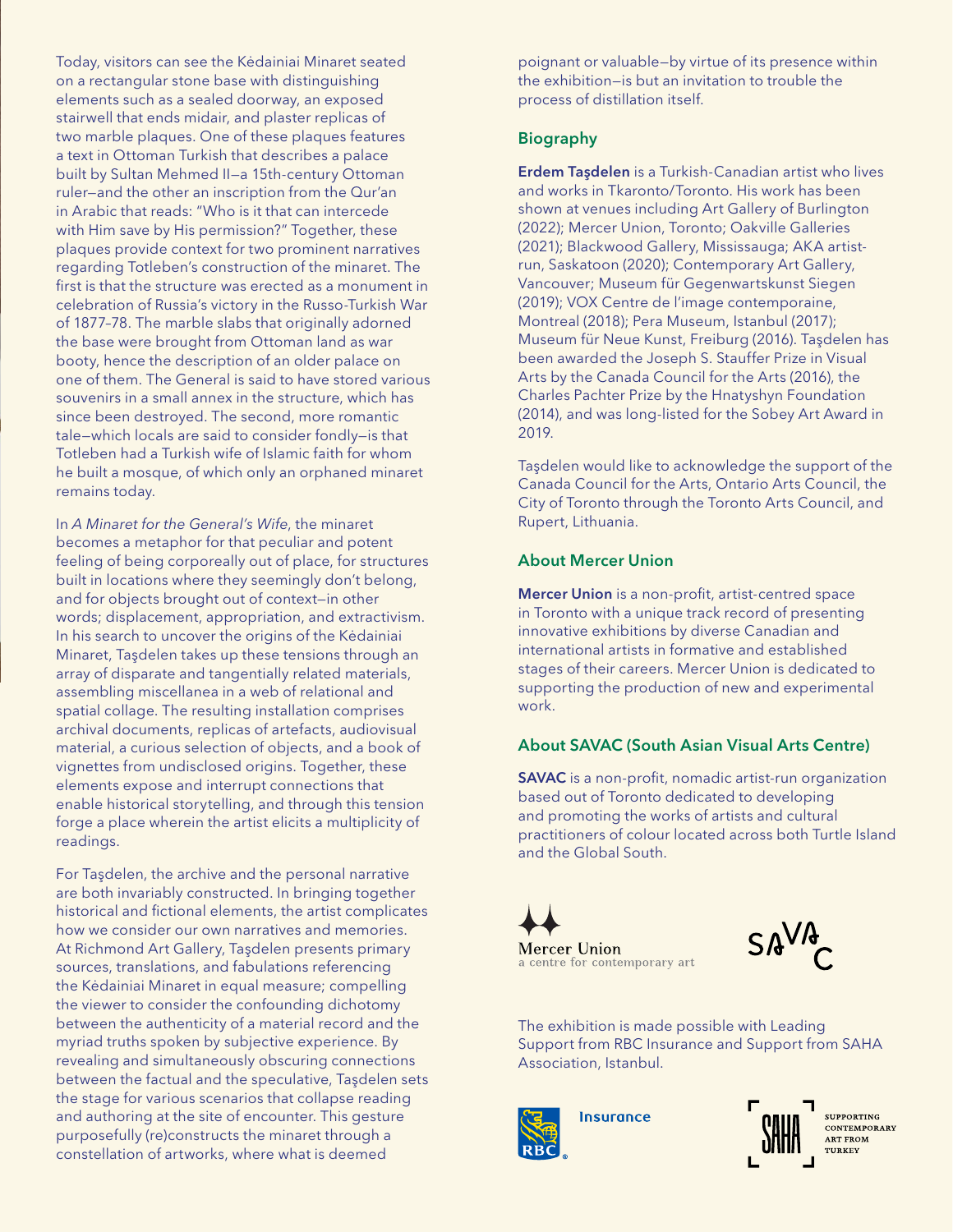### **Between stage and proposition** Suzy Halajian

#### Storyteller, Seeker, Maker

Erdem Taşdelen is a storyteller. His artistic practice embraces playful narration through which associative threads and subjects are brought together to create a proposed, open-ended account for his audience to complete and interpret. Exploring both real and fictional characters, structures and psychological spaces that exceed the limits of society's expectations, his works unsettle the archetypes of the artist, the archivist, the translator and the critic. Such undertakings are carried out in his three-part sound installation *The Characters* (2017-20), a collection of humorous, disembodied narratives written by the artist to explore a future dystopia brought about by an untold series of political events. Exhibited in a bare, darkened room filled with speakers, the audience hears recorded performances by actors who exclusively portray the negative traits of stock personalities, borrowing the distinctive behaviors defined in the work of Theophrastus, the ancient Greek author who created the first set of character sketches in recorded history.

 Taşdelen is a seeker. He looks to the absences in and fringes of historical, literary and personal narratives to reimagine archival materials, epistolary forms and performative storytelling. These inquiries collide in experiments of fact, fiction and art-making. Taşdelen transforms the installation space into a speculative force to reveal both vulnerable truths and non-truths. Its imaginative potential is palpable and the audience is often implicated in his theatrical settings. For instance, in *The Characters* Taşdelen uses lighting to direct his audience's attention both to the individual voices and to one's own presence in the space, turning viewers into participants in his unreliable plot. He undoes our understanding of what is acceptable,



unruly, or trustworthy and how those in power define such boundaries.

 Taşdelen is a maker of images, objects and texts. He meditates on records, archival materials, fictional sources, artworks, structures and historical figures. Artistic approaches to such subjects include writing fictional, semi-fictional and poetic texts that function sometimes as scripts, but sometimes as interventions.<sup>i</sup> He methodically reconstructs politically charged stories, such as in his multimedia installation The *Curtain Sweeps Down* (2017), a semi-fictional narrative that consists of paintings, photography, sound, text and an artist book. The work delves into the story behind *Genç Kızlar*, an erotically charged work of Turkish literature published in 1950 by Nihal Yeğinobalı, a female translator who wrote under a male pseudonym. Inquiring into who has the privilege to speak and who has been censored throughout history, Taşdelen explores historical forms of resistance used to combat such discrimination. Along the way, he reconsiders the truth value of tales and images, examining the ways they work together to expose new realities and modes of looking.

 Taşdelen places both the political and the performative centre stage, using fictive characters and myths to question the sociopolitical and economic implications of confession, censorship, migration and translation over time. Taşdelen—the artist and narrator—remains hyper-present in his works; by forging a dialogue between himself and his audience, he challenges Walter Benjamin's idea of the storyteller as one who has "become something remote from us and something that is getting even more distant." ii In

> fact, the artist often relies on hearsay and myth in order to move closer to his audience. With a poetic insistence, he urges them to ruminate on their own desires, anxieties and behaviors, and to perform their own part within his constructed frameworks to imagine modes of existing out of place.

#### A Minaret and the Uncertain

First exhibited at Mercer Union in Toronto, Taşdelen brings his work, *A Minaret for the General's Wife* to Richmond Art Gallery. Embodying the role of a historian, he begins by tracing an image of a free-standing Ottomanstyle minaret from 1880 in the town of Kėdainiai, Lithuania. The artist learns that the minaret was built by Russian General Eduard Totleben, who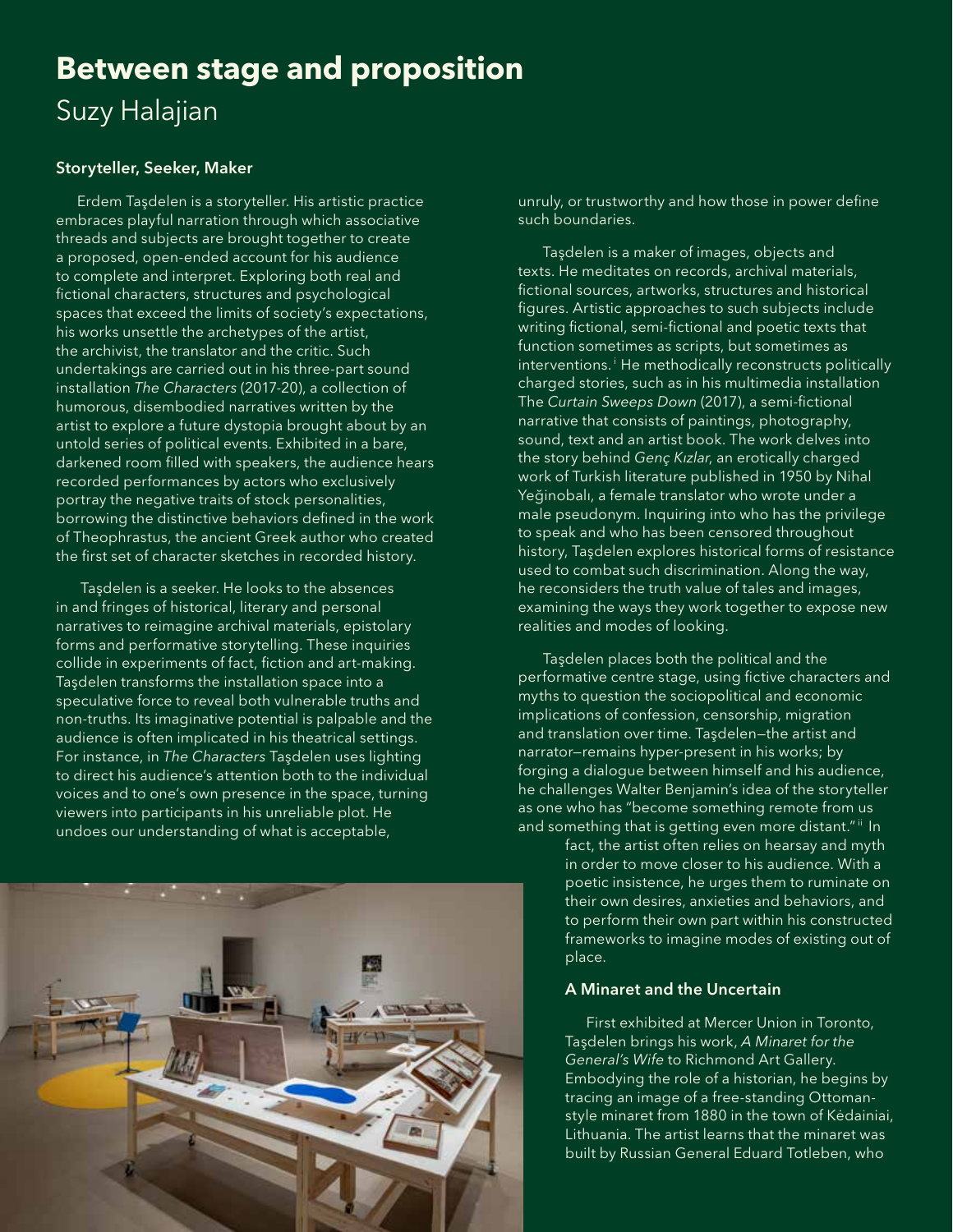successfully commanded the Bulgarian Army against the Ottoman Empire in the Russo-Turkish War before settling in present day Lithuania.<sup>iii</sup> Local myths suggest that the general built the structure—without the customary mosque at its base—as a grand gesture of love for his Turkish wife: a standalone trophy, its foundation decorated with souvenirs. Typically, a minaret is a marker of the Muslim community, used for the call to prayer. Without the mosque, the structure's function is eradicated and the minaret's use value is called into question. This strangeness is further highlighted on the façade of the minaret where two of the original marble plaques that contained Ottoman text were both later destroyed. A plaster replica of one of the plaques was made during the minaret's restoration in 2007, and the second one was replaced with particleboard. iv Rather than trying to verify this tale as a historian might, Taşdelen considers this minaret as a conduit for meditating on the cultural experience of being out of place. He remains curious as to why this story exists, asking himself: what happens when a place of worship is castrated of its intended use? What becomes of the myth of a site, the site itself and its visitors' experiences over time, even as it dilapidates? And simply: how do we use a thing that is not in use?

Within the exhibition space, the artist relies on unlikely combinations of new works installed on fabricated structures—video, objects, photographs and texts—that refuse to represent the unknowable. They allude to where one might look for visual and textual traces to construct some kind of truth. It is through gesturing to what is absent, that Taşdelen attempts to reconstruct the story. The video plays on a monitor and withholds actual footage of the minaret as a whole or shots of visitors, and instead captures the lush green setting and blue skies, with close-ups of slowmoving trees, bricks and cracks in the surrounding walls. His depiction is full of holes; the absence of a straightforward account and the setting become a part of the evidence that performs in the space. Manifested in the installation are a series of photographs from multiple sources—from online research and his visit to the Regional Museum in Kėdainiai—which build upon this semi-fictional tale. Scanned archival images capture both candid and staged photos of people at the minaret and in its surroundings, collapsing various temporal spaces: a stock image of the site in Turkey where the plaques were originally extracted



before being brought to Lithuania; a photograph of what the members of the Kaunas Muslim Society may have looked like in the 1930s; a photographed portrait of a woman outfitted in traditional garb in a studio in Istanbul in the late nineteenth century; and a wistful image of a tree the artist took while on-site in Lithuania. Taşdelen further builds on this speculative space in the same way that the objects in the room function as performative props; from the trumpet to the replicated plaque, the components in their multiplicity are suspended in the exhibition and remain reconfigurable, marked with the potential to formulate a whole.

Extending the project further, the artist conceives various characters within this plot and writes texts in their voice, ranging from diaristic accounts to poetic experiments that span from the late nineteenth century to the present day. These fictitious characters as well as the fictionalized versions of real-life people include the general's son and his imaginary Turkish wife; the Kaunas Muslim Society; the artist and his real-life assistant in Lithuania; a local resident from the end of the nineteenth century; and a visitor to the exhibition. By utilizing multiple languages—English, Lithuanian and Turkish—the texts function more like scripts, as Taşdelen questions both the complex role of language and the ambiguous terrain of translation. He impresses upon the viewer what Nadia Bou Ali suggests in a conversation with Walid Sadek: "The work of language in translation is ultimately a political act. It wrestles with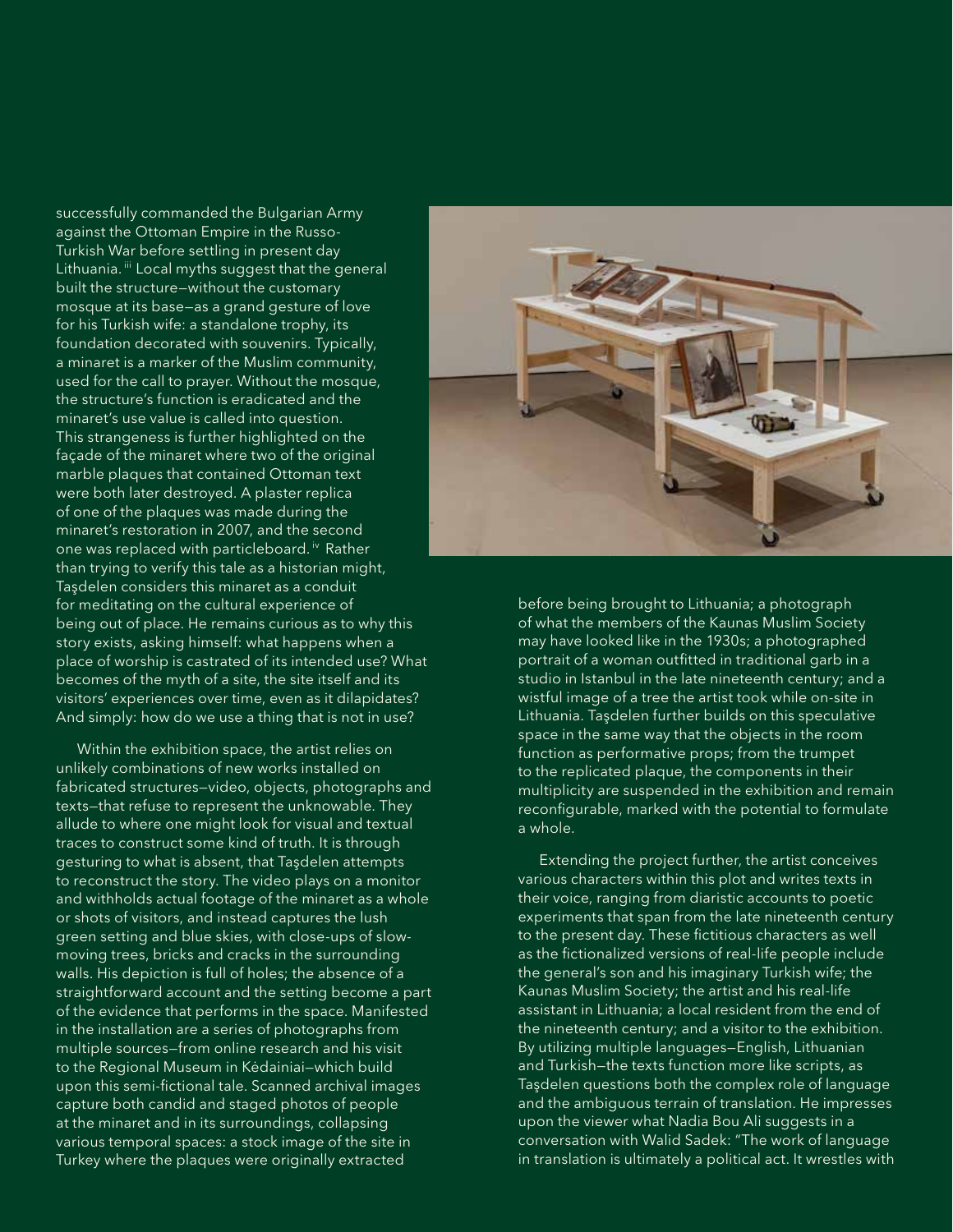the notion of the singularity of the event and it brings us back to the issue of presence and absence." V What is lost or gained when one language is prioritized over others? What value or destructiveness, intentional or unintentional, can come from mistranslations? And what are the potentials of the untranslatable? Pursuing his own inventive logic, the artist institutes the imaginary: he pieces together, fabricates and reinvents these records as living materials meant to be wrestled with.

Taşdelen performs the role of archivist, simultaneously expressing the impossibility of piecing this partly imagined archive together, while also unfolding the many narratives it holds. His clever efforts echo Michelle Caswell and Anne J. Gilliland's proposition on how archival imaginaries may work when an archive's contents are missing or unattainable: "The records as imagined or anticipated can inspire all sorts of narratives, suppositions, aspirations, longings, fears and distrust..." vi Taşdelen's undertaking conveys the constraints of records as evidence, complicating the notion of a speculative archive as a container of meanings. For him, the archive still holds promise because it allows him to continue to unfold the story; it exists as a repository of content to be examined. And the solution to getting closer to the information does not lie in unveiling the truth of these records. In fact, it lies in creative ways of reading the elisions and symbolic transformations that occur through the minaret's uncanny structure, devoid of its intended purpose. The exhibition further complicates the connections between record and event, affect and effect. It grants the audience space to assemble these fragments into a comprehensible narrative that can be rewritten as the pieces are reshuffled. By reimagining the textual, sculptural and archival contents, Taşdelen interrogates the power and knowledge that objects contain through the systems to which they are bound. This type of inquisition affirms Achille Mbembe's statement: "The final destination of the archive is therefore always situated outside of its materiality,



in the story that makes it possible." viil It leads the audience to reconsider what is at stake in physically retrieving these materials from archives, and who is left accountable to piece it together.

#### **Specters**

The connection between seeing and knowing in *A Minaret for the General's Wife* is complex—the narrative elements are punctured and malleable. The artist questions how memory can blur the lines between historical events and personal narratives, negotiating relations between reality and constructed truths. A haunting sensibility exists within the installation which is highlighted by the bodies that are not present."<sup>iii</sup> For Avery Gordon, a haunting registers loss and allows for oppressive systems of power to reveal themselves and their impact on everyday lives. It is an animated possession in which buried social violence is resurrected.<sup>ix</sup> Accordingly, hauntings raise specters such as the archive and the castrated minaret—a phantasmic structure, that points to the partially traceable histories, people, places and ideas which we continually seek with the knowledge that they can never be fully represented or accessed.

 The artist's familiarity with the minaret's purpose for worship dissolves and the initially invisible realities soon rise to the surface.<sup>\*</sup> It forces an experience of what Mbembe calls a "difference between coownership of dead time (the past) and living time, that is, the immediate present," xi reassembling traces of the past rather than destroying them. The installation appears as it is in progress, a vacant rehearsal space that is being reconfigured even when no one is there. At the same time, it posits that performance is always a process requiring people, objects and institutions, even when it takes place in the briefest of moments before it is gathered up and dispersed in evanescence. In leaving space for absence and the unknowable, the exhibition regards itself as an event; it functions as a placeholder for something to happen. The audience holds the agency to activate this theater by rehearsing

its scripts and engaging with its props and archive firsthand. Taşdelen insists that the only way the story can be told is if it comes from multiple points of view, without an authorial narrator and through an open-ended unfolding of research in which facts are treated as processes.

 Within Taşdelen's installations, voices and temporalities break with fixed concepts and subvert determinate narratives. He records and unearths photographs and experimental moving image works, and creates enigmatic, uncanny props meant to consider their uses and values. Taşdelen's practice often investigates multiple time periods at once to expose systemic violence and individual resilience. Reflections on political resistance, desire, ways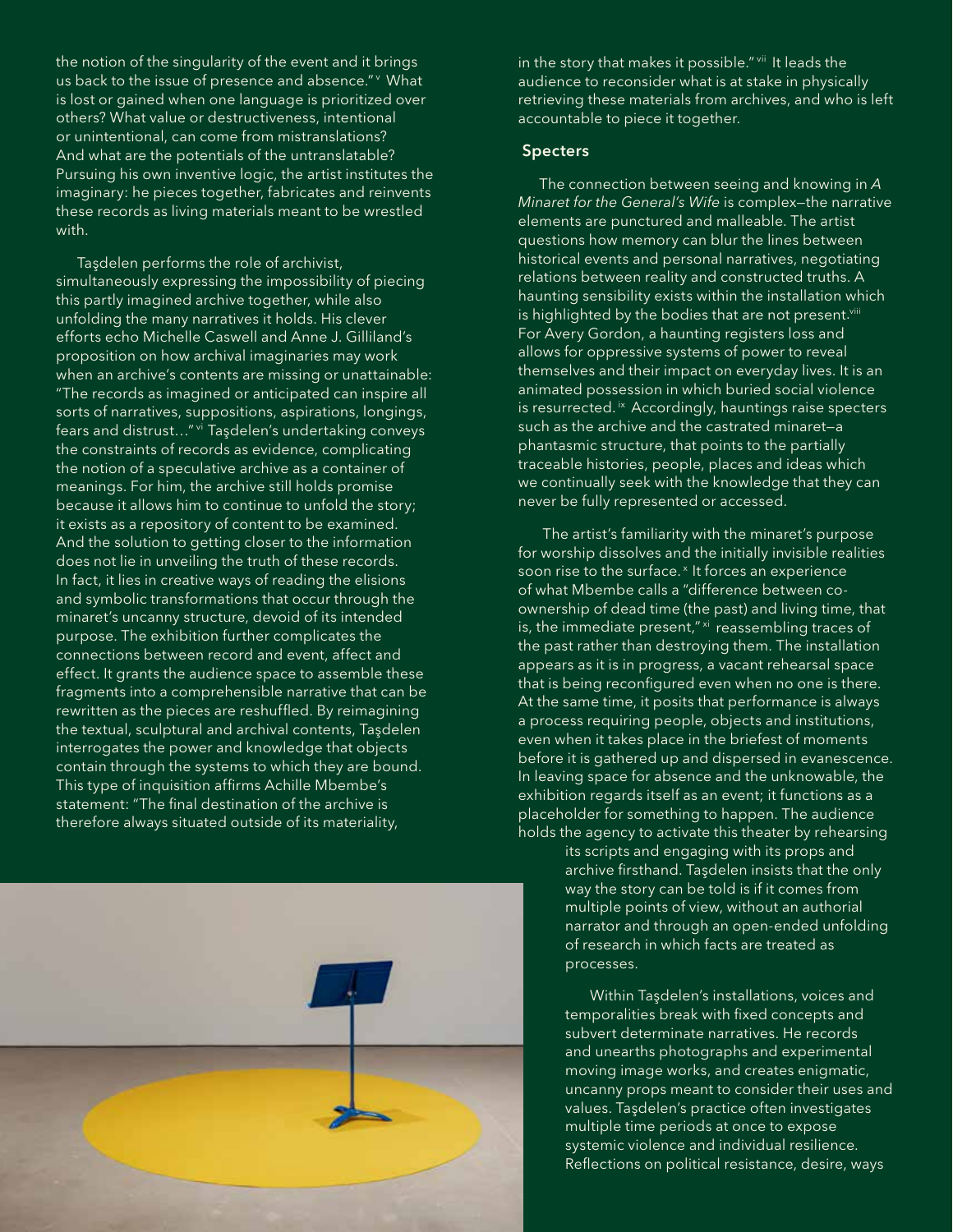of being, and the queering of mainstream narratives all manifest in uncommon ways. At the same time, the artist actively transforms audience members into knowledgeable actors within the installation, playfully demonstrating that the audience has always been an unassuming actor in the work. The stories of all involved are thusly intertwined. The indeterminateness of the space echoes Taşdelen's tale as it unfolds, affecting multiple meanings rather than describing or denoting a singular myth.

 Instability and inconclusivity emphasize the activation of new conceptual structures that allow an audience to make meaning. By reexamining an unconventional minaret in his role as storyteller, seeker and a maker, Taşdelen activates a notion of home and complicates the out-of-placeness that is full of potential. At Richmond Art Gallery, the fictive and the uncertain provide space for the ghostly to manifest as a tactile experience. These are conjured through the missing, the remaining traces and that which has been lost in translation. The stationary idea of home is sent out to migrate and transcend both physical and temporal borders, making room for participation. At the same time, this phenomenon unfolds a new understanding of structures and their narratives: it reveals the potential to relieve the burden that these stories bear by materializing possibilities that refuse categorization.

Suzy Halajian is a curator, writer, and researcher based in Los Angeles. Her work begins at the intersection of art and politics, treating image making as steeped in colonial pasts and modern surveillance states. She has recently curated exhibitions and programs at ONE Archives at the USC Libraries, Hammer Museum, LACE (Los Angeles Contemporary Exhibitions), Human Resources, Los Angeles Contemporary Archive (all Los Angeles); Oregon Contemporary, Portland; Sursock Museum, Beirut; and UKS, Oslo. Halajian is Associate Curator at Kunstverein Amsterdam and serves on the Programming Committee of Human Resources Los Angeles. In 2017 she was granted The Andy Warhol Foundation Arts Writers Grant for the collaborative journal Georgia, and in 2014 she received a Curatorial Research Fellowship from the Andy Warhol Foundation for the Visual Arts. Her writing has been published by ArtEast, BOMB, X-TRA, Ibraaz, among others. She holds an MA in Curatorial Studies from Bard College in New York, and is currently a doctorate student in the Film and Digital Media program at the University of California, Santa Cruz.

Images: Erdem Taşdelen, *A Minaret for the General's Wife,*  installation view at Mercer Union, Toronto, 2020. Courtesy of the Artist. Photos by Toni Hafkenscheid.



- i. A more personal investigation includes *Dear*, (2010), a series of anonymous, self-reflexive letters pinned directly to the exhibition's wall. Anxiously written by the artist to himself, these private meditations are full of his own notes and mark-ups.
- Walter Benjamin, "The Storyteller: Reflections on the Works of Nikolai Leskov," in *Illuminations*, ed. Hannah Arendt, trans. Harry Zohn (New York: Harcourt, Schocken Books, 1968), 83.
- At the time of war this land was still part of the Russian Empire.
- iv. There was also a third smaller plaque with text from the Qur'an to the right of the others. A replica of this plaque is currently there.
- Nadia Bou Ali, "On Survivors, Translation and Their Next: A Conversation Between Walid Sadek and Nadia Bou Ali," *ARTMargins 4*, no. 2 (June 2015): https://artmargins. com/on-survivors-translation-and-their-next-aconversation-between-walid-sadek-and-nadia-bou-ali/.
- Michelle Caswell and Anne J. Gilliland, "Records and their Imaginaries: Imagining the Impossible, Making Possible the Imagined," *Archival Science 16*, no. 1 (March 2016): 55.
- Achille Mbembe, "The Power of the Archive and its Limits" in *Refiguring the Archive*, eds. Carolyn Hamilton, Verne Harris, Jane Taylor, Michèle Pickover, Graeme Reid, and Razia Saleh (Dordrecht, Boston, and London: Kluwer Academic Publishers, 2002), 21.
- viii. Given that this exhibition first took place during the COVID-19 pandemic after first being rescheduled, a ghostly experience of bodies in the form of an absent audience is ever more heightened, as a traditional exhibition viewing had to be drastically rethought in the space.
- According to Avery F. Gordon, haunting also collapses a serialized understanding of time as a succession of evenly spaced intervals and prompts that something must be done different than before. See "Some Thoughts on Haunting and Futurity," *Borderlands 10*, no. 2 (2011).
- Such an out-of-placeness echoes the Turkish artist's own relationship to his adopted home of Toronto, Canada. Erdem Taşdelen in discussion with the author, July 8, 2020.
- Mbembe, "The Power of the Archive and its Limits," 21.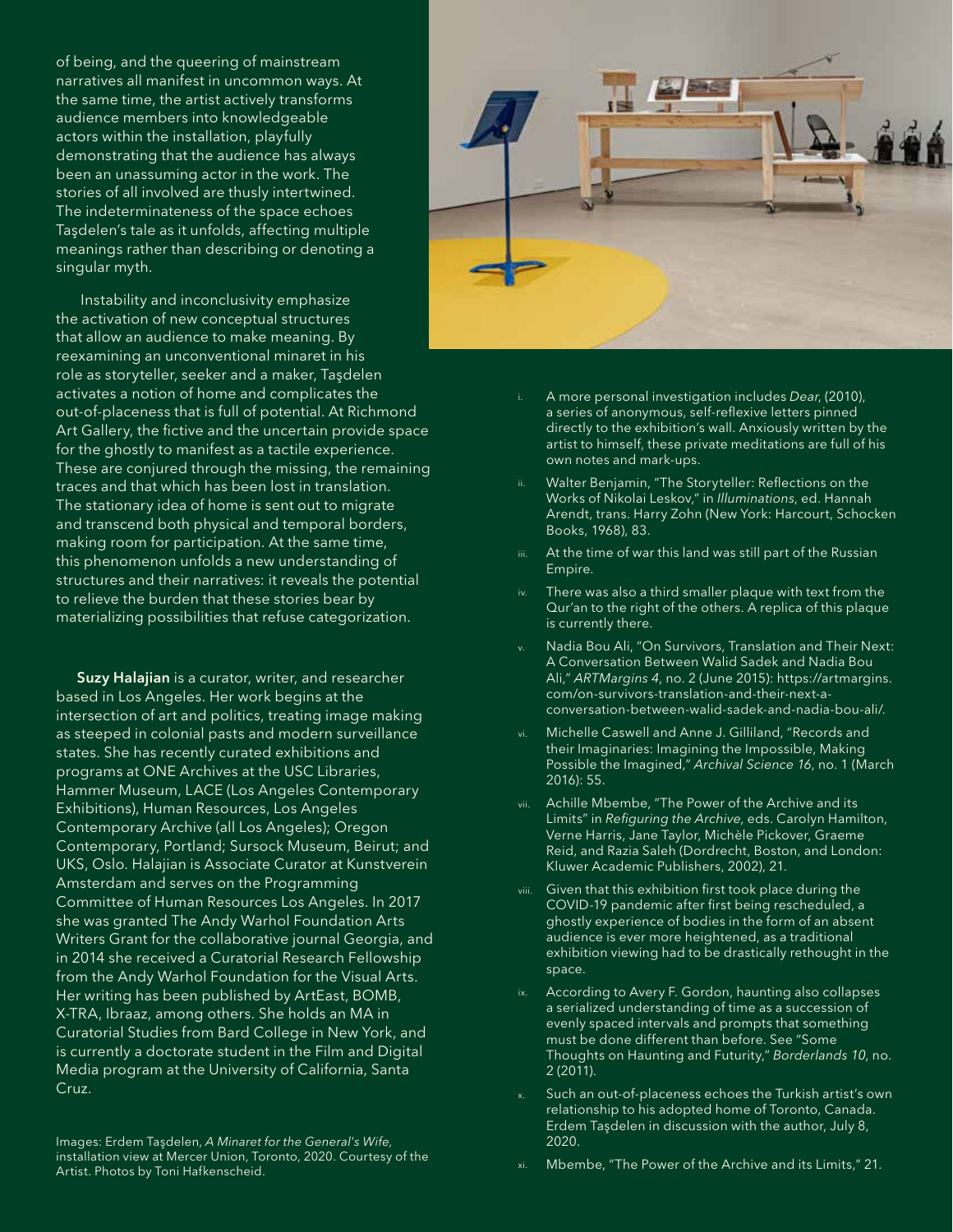

### CAPTURE FESTIVAL ON THE CANADA LINE

On view until February 28, 2023

In partnership with Public Art Richmond, Capture Photography Festival & InTransit BC

### KYLA BOURGH

*Objects given to my mom because she is Asian*

#### Lansdowne Station

Bourgh's installation at Lansdowne Station presents objects that have been given to the artist's mother over the past fifty years. Each object is associated with an "Asian style" and was gifted to her because of her physical and cultural identity. Bourgh's work highlights that, while the gifts were given to her mother in kindness, they unwittingly reminded her that she is and always will be perceived as a visible minority in her farming community in rural British Columbia. Through this work, the artist considers the unconscious biases placed on her mother and how they differ from the artist's own lived experience as someone of mixed ethnicity who is white "passing."

#### CHAD WONG *Empty Spaces that Fill My Heart*

#### Aberdeen Station

*Empty Spaces that Fill My Heart* is a photographic diptych connecting Richmond and Vancouver's Chinatowns. In this work, Wong presents abstracted fragments of the awnings and hallways of the Hong Kong-style cafes and Chinese Canadian malls he grew up visiting in Richmond and Vancouver. The images contemplate how various modes of representation in architecture and shared cultural spaces shape the narrative and identity of a community. *Empty Spaces that Fill My Heart* is on view at the Aberdeen Canada Line Station.

Left, top: Kyla Bourgh, *Objects given to my Mom because she is Asian*, 2018. Courtesy of the Artist. Left, bottom: Chad Wong, *Empty Spaces that Fill My Heart*, 2021. Courtesy of the Artist. Right, top: Right, bottom: Anna Wong, *The Great Wall: #3,* 1986, Mixed Media. Richmond Art Gallery Permanent Collection.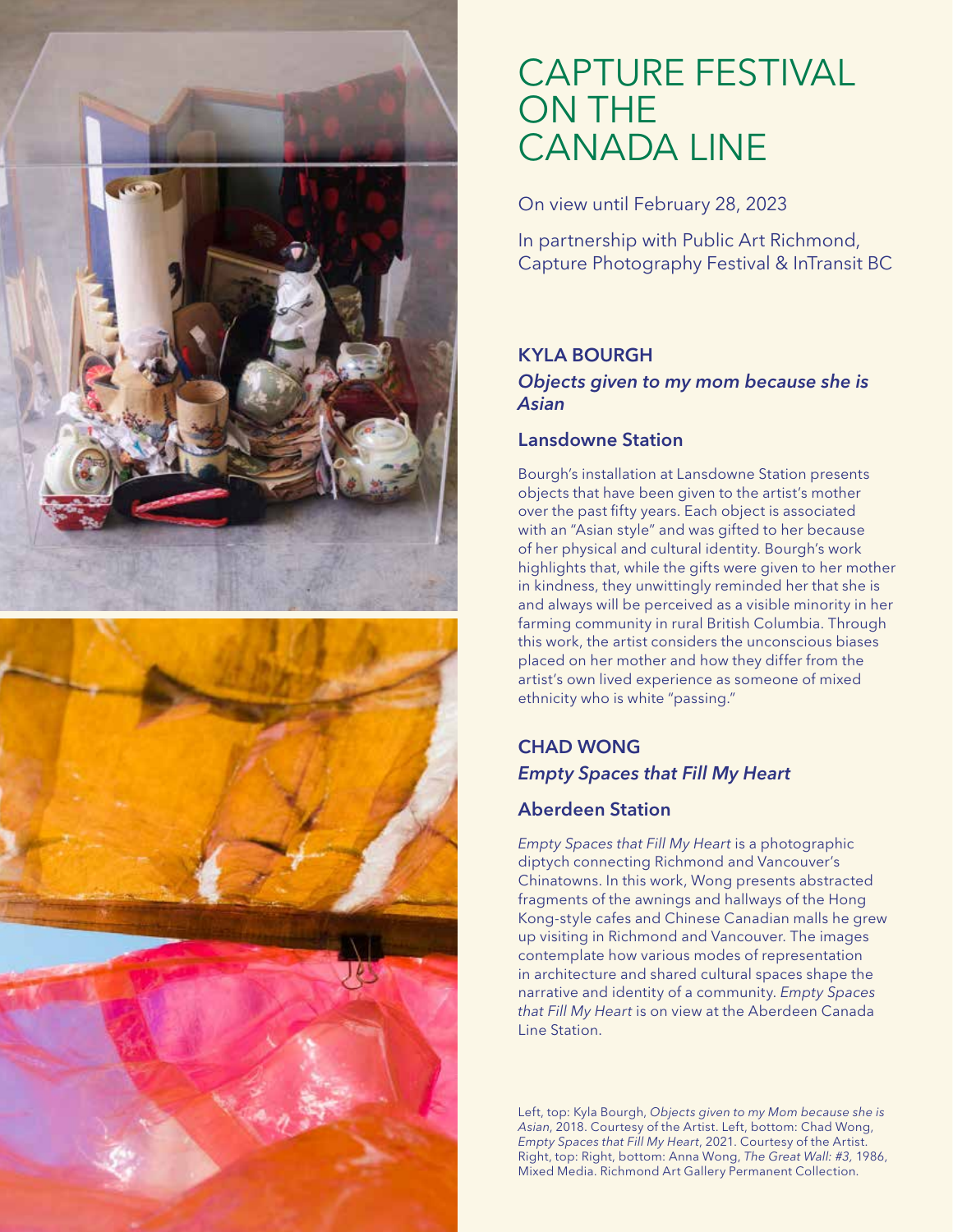### SCHOOL ART PROGRAM

#### TOURS & WORKSHOPS

We are offering in-person gallery tours and art workshops for K-12 students. For the exhibition, *A Minaret for the General's Wife*, students will be guided through creating architectural sculptures using paper and cardstock inspired by the unique architectural forms of the Minaret and Islamic Architecture.

#### CLASSROOM ART KITS Indigenous Art Series

We have partnered with Indigenous artist Michelle Sound to create two Classroom Art Kits that contain art supplies and video art lessons on the theme of Indigenous Art. The first kit is on the theme of Embroidery, Beading, and Caribou Fur tufting, and the second on the Art of the Drum. Kits are available for three-week rentals and contain all the materials for an engaging art project.

To book a field trip or order a kit contact Melanie Devoy at mdevoy@richmond.ca or visit richmondartgallery.org/classroom-art-kits for more info.

PERMANENT **COLLECTION** NOW ONLINE!

Discover our collection digitally! Richmond Art Gallery has launched a new digital database of our permanent collection. Containing nearly four-hundred works of art in a variety of media collected from 1982 to 2020, our collection is representative of the history of our exhibitions and a broader history of artistic production in British Columbia and beyond. The permanent collection includes works by established BC artists such as Anna Wong, Wayne Ngan, Susan Point, Greg Girard and Gu Xiong among numerous others. Our collection tells the story of local artists, ambitious exhibition projects and a dedicated community. Most works were donated by artists who exhibited at the Gallery, while others were purchased by the Gallery or donated by members of the community. Our new portal allows you to search for specific works and explore curated collections. View our collection online at: richmondartgallery.org/ragcollection

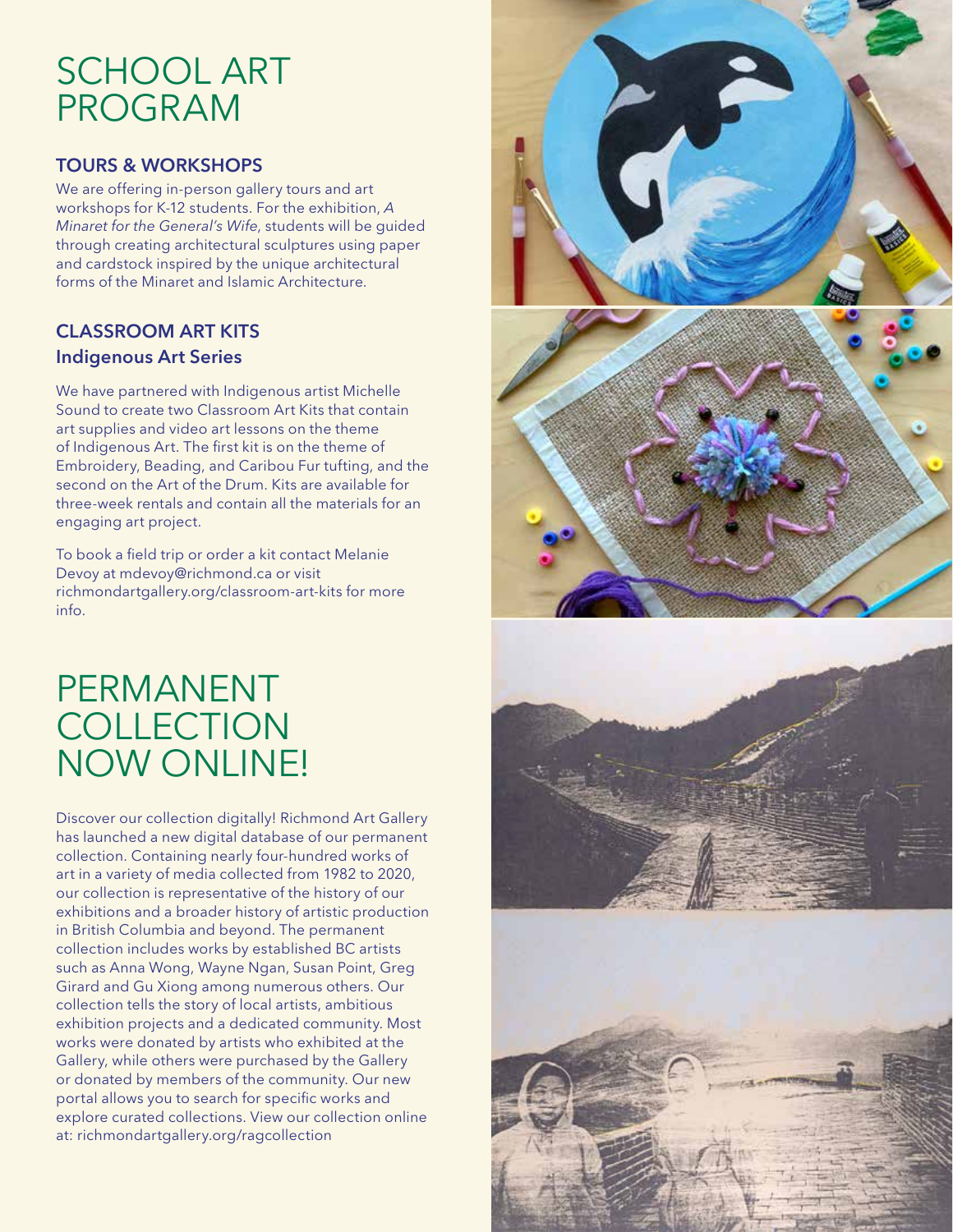### Join us for a season of programs & events for all ages

All programs are free unless otherwise indicated and registration is required for most.

Due to changing provincial health orders, check our website for the most up-to-date information.

#### ARTIST TALK & EXHIBITION LAUNCH WITH ERDEM TAŞDELEN Saturday, April 23, 2:00 – 3:00 pm

The artist will lead an in-person tour of the exhibition *A Minaret for the General's Wife*. Registration required.

Location: In person at the Gallery Register: richmondartgallery.org/artist-talk-tasdelen

#### CAPTURE FESTIVAL CANADA LINE WALKING TOUR

Saturday, May 14, 1:30 – 3:30 pm

As part of Capture Photography Festival, artists Adriele Au, Kyla Bourgh and Chad Wong will take visitors on a walking tour of public artwork at Canada Line stations in Richmond. Bourgh and Wong will discuss their works at Aberdeen and Lansdowne, while Au will speak about her No. 3 Road Art Column installation. Registration required.

Location: Aberdeen Station, 4100 No. 3 Rd, meet 1:30 pm Register: richmondartgallery.org/canada-line-tour

#### WORLD COLLAGE DAY: COLLAGE PARTY Saturday, May 14, 1:00 – 4:00 pm

As part of *World Collage Day*, we are hosting a Collage Party to get together with friends and make some art! Using imagery inspired by the *A Minaret for the General's Wife* exhibition, participants are invited to cut & paste, chat, listen to music and experiment with simple art materials. All supplies provided. Very limited seating, registration required. Recommended for ages 16+.

Location: In person at the Art Gallery Register: richmondartgallery.org/collage-party

#### ARTIST SALON SERIES Last Wednesday of each month, 7:00 – 8:30 pm

This free program is an opportunity for emerging and established visual artists to learn, socialize and discuss opportunities with arts professionals and artists. Each Salon hosts a different presenter who will provide an inspirational talk and professional development advice.

Missed a session? Check out our extensive video library of previous talks online: richmondartgallery.org/artistsalonvideo

Location: In-person and live-streamed Register: richmondartgallery.org/artist-salon-series

#### ARTIST SALON WITH J. PEACHY Wednesday, April 27

Artist J Peachy will share how to develop communitybased projects and collaborations using some current Richmond-based projects as examples.

#### ARTIST SALON WITH KYLA BOURGH & SHAUN DACEY Wednesday, May 25

Artist Kyla Bourgh and RAG Director Shaun Dacey offer insight into developing work for public art installations versus gallery exhibitions.

#### ARTIST SALON WITH JAMIE SMITH Wednesday, June 29

Artist and entrepreneur Jamie Smith will share her artistic journey and offer tips on growing an art business.

#### DOORS OPEN RICHMOND Saturday/Sunday, June 4, 5, 12:00 – 5:00 pm

Free events will be hosted throughout the city of Richmond to celebrate Richmond's culture and heritage.

Visit the gallery for a free informal exhibition tour and spend some time in the interactive area creating your own artworks. Free drop-in for all ages throughout the day.

Visit the Doors Open website for maps and details on what's happening throughout the city: richmondmuseum.ca/doors-open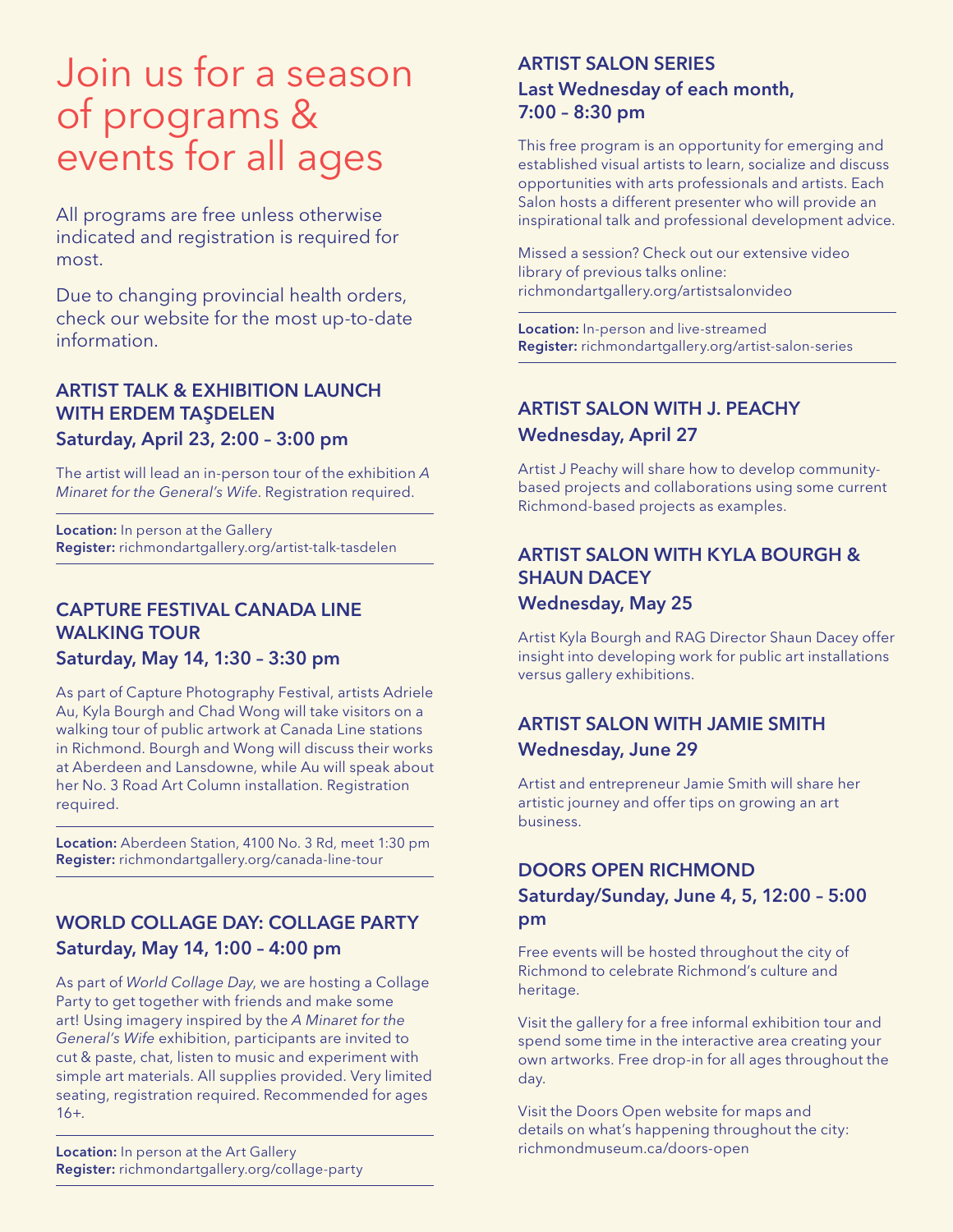## **TOURS**

#### WEEKDAY TOURS FOR GROUPS Daily, Monday to Friday

In person or online exhibition tours can be booked for a tour and discussion with your adult group or class.

Location: Gallery or online Register: ktycholis@richmond.ca (advance notice required)

#### MULTILINGUAL DROP-IN WEEKEND TOURS Saturdays and Sundays in May

In person tours of the exhibition will be hosted throughout the month of May in celebration of Asian Heritage Month. Hosted on the hour at 1 pm, 2 pm, 3 pm and 4 pm, these staff-led tours offer a quick overview of the current exhibition. Saturday tours offered in English, Sunday tours in English or Mandarin.

#### RAG@HOME

#### richmondartgallery.org/rag-at-home

RAG@Home is a way to enjoy the gallery online, from wherever you may be. Engage with us through live and on-demand digital artist talks, hands-on art activities, and exhibition tours for all ages.

Missed the latest artist talk, performance, or pro-D workshop? Check out our online video library.

### CITY HALL GALLERIA

#### DONA NABATA: OUTSIDE OF HISTORY April 19 – June 14

By enlarging and painting on archival photographs, Nabata brings the past into the present in this series that illustrates the transience of life. With these paintings, the artist would like to add to the collective memory of the Japanese Canadian experience.

Location: Richmond City Hall, 6911 No. 3 Road





Top ,right: Family Sunday, 2022. Bottom, right: Dona Nabata, *Outside of History Todaiji*, oil on canvas, 36 x 60 inches.